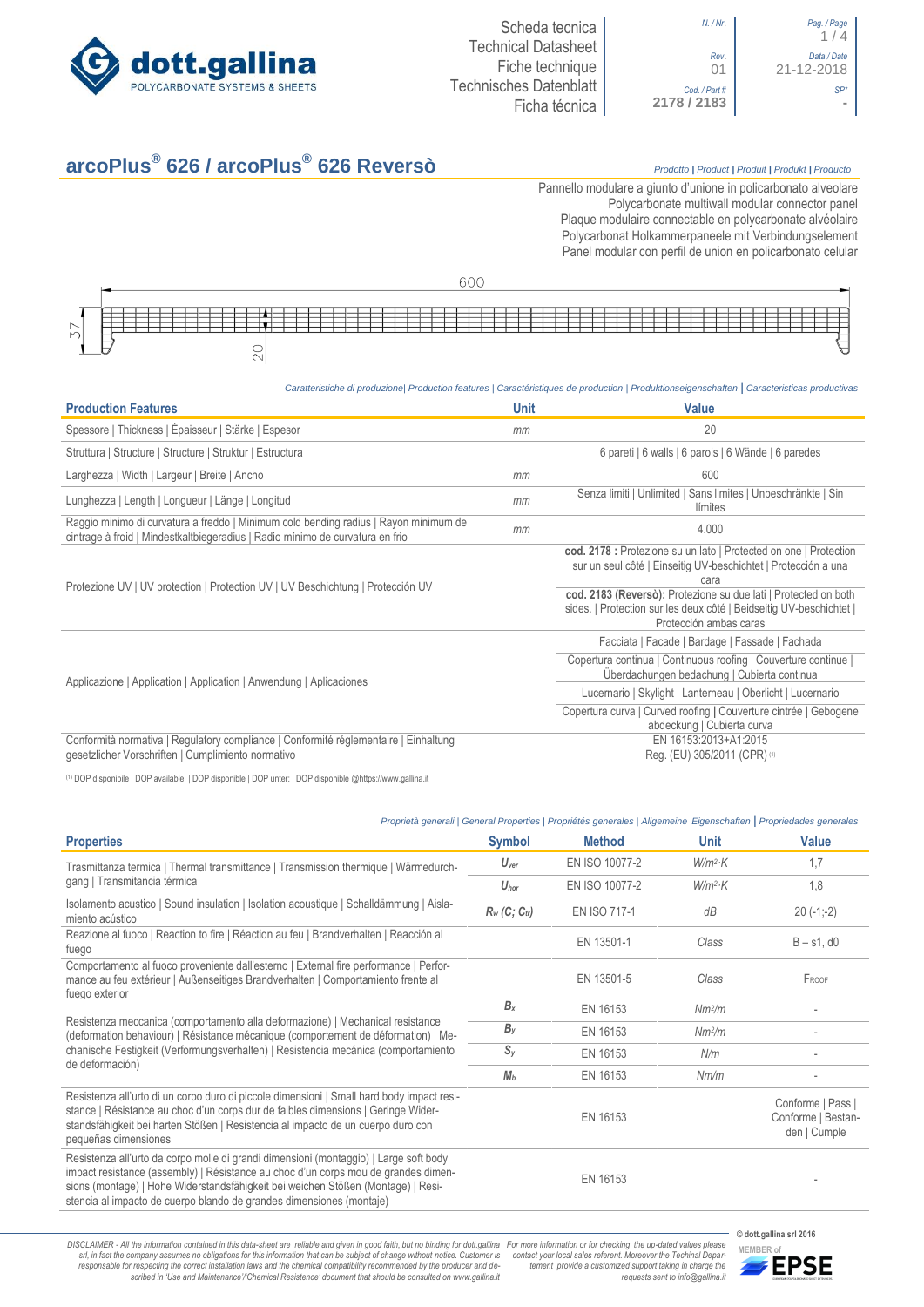

 $2/4$ 

01 21-12-2018

### *Proprietà generali | General Properties | Propriétés generales | Allgemeine Eigenschaften* **|** *Propriedades generales*

| <b>Properties</b>                                                                                                                                           | <b>Symbol</b>              | <b>Method</b>      | Unit                    | <b>Value</b>                        |
|-------------------------------------------------------------------------------------------------------------------------------------------------------------|----------------------------|--------------------|-------------------------|-------------------------------------|
| Potere calorifico inferiore   Lower heating value   Pouvoir calorifique   Brennwert   Poder<br>calorífico                                                   | LHV                        | EN 16153           | MJ/kg                   | 29.8                                |
| Dilatazione termica lineare   Linear termal expansion   Dilatation thermique linéaire                                                                       |                            | EN 16153           | $mm/m$ K                | 0.065                               |
| Wärmedehnungskoeffizient   Dilatación térmica lineal                                                                                                        | $\alpha$                   |                    | $K-1$                   | $65 \times 10^{-6}$                 |
| Permeabilità al vapore acqueo   Water vapour permeability   Permeabilité à la vapeur<br>d'eau   Wasserdampfdurchlässigkeit   Permeabilidad al vapor de agua | δ                          | EN 16153           | $ma/m \cdot h \cdot Pa$ | $3.8 \times 10^{-5}$                |
| Temperatura di rammollimento Vicat   Vicat softening point   Point de ramollissement<br>Vicat   Vicat-Erweichungstemperatur   Punto de reblandamiento Vicat |                            | ISO 306 (B 50)     | °C                      | 146 - 151                           |
| Temperatura di impiego   Operating temperature   Température d'exploitation   Gebrau-<br>chstemperatur   Temperatura de uso                                 |                            |                    | $^{\circ}C$             | $-40/+120$                          |
|                                                                                                                                                             | $\Delta \tau_v/\Delta Y I$ | EN 16153           | Class                   | $\Delta A^{(3)}$ : $\Delta D^{(4)}$ |
| Durabilità   Durability   Durabilité   Haltbarkeit   Durabilidad (2)                                                                                        | ΔE                         | EN 14963 / EN 1873 | Class                   | Cu 1                                |
|                                                                                                                                                             | Δσ                         | EN 14963 / EN 1873 | Class                   | Ku 1                                |

@ Garanzia 10 anni | 10 years warranty | Garantie 10 ans | 10 Jahre Garantie | Garantia 10 años<br>@ Cristallo | Clear | Cristal | Farblos | Cristal<br>@ Altri colori | Other colours | Autres couleurs | Andere Farben | Otros co

*Trattamenti speciali | Special treatments | Traitements speciaux | Spezielle Behandlungen | Tratamientos especiales*

| CALEIDO                           |
|-----------------------------------|
| UV-TECH (5)                       |
| <b>IJV-MATT</b>                   |
| AR                                |
| AR ABSOLUTE                       |
| <b>REFLECTO</b>                   |
| IR                                |
| <b>BICOLOR</b>                    |
| AG (Anti-scratch / Anti-graffiti) |
|                                   |

(5) Garanzia 15 anni | 15 years warranty | Garantie 15 ans | 15 Jahre Garantie | Garantía 15 años

|                                                 | Proprietà ottiche   Optical properties   Propriétés optiques   Optische Eigenschaften   Propiedades ópticas |                   |          |        |
|-------------------------------------------------|-------------------------------------------------------------------------------------------------------------|-------------------|----------|--------|
| <b>Colour</b>                                   |                                                                                                             |                   |          |        |
|                                                 |                                                                                                             | 1% i              | 1% ì     |        |
|                                                 | EN 14500 / EN 410                                                                                           | EN 14500 / EN 410 | EN 16153 | EN 410 |
| Cristallo   Clear   Cristal   Farblos   Cristal | 58                                                                                                          |                   |          | 0.71   |
| Opale   Opal   Opale   Opal   Opal              | 33                                                                                                          | 40                | 48       | 0,55   |
| Bronzo   Bronze   Bronze   Bronze   Bronce      | 40                                                                                                          |                   |          | 0,52   |

*τ<sup>v</sup>* = Trasmissione luminosa | Light Transmission | Transmission lumineuse | Lichtdurchlässigkeit | Transmisión luminosa

r<sub>c</sub> = Trasmissione solare diretta | Direct solar energy transmittance |Transmission solaire directe | Direktsolartransmission |Transmisión solar directa<br>g = Trasmissione solare totale (Fattore solare) | Total solar benef

#### *Resistenza al carico | Load resistance | Résistence à la charge | Belastungswerte | Resistencia a la carga (7)*

(⊓ I valori di resistenza al carico variano in funzione dei profili di giunzione utilizzati | The load resistance values depend on the joining profiles used | Les valeurs de résistance à la charge varient en fonction des



DISCLAIMER - All the information contained in this data-sheet are reliable and given in good faith, but no binding for dott.gallina For more information or for checking the up-dated values please<br>-srl, in fact the company -responsable for respecting the correct installation laws and the chemical compatibility recommended by the producer and de-<br>scribed in 'Use and Maintenance'/'Chemical Resistence' document that should be consulted on www.g

*tement provide a customized support taking in charge the requests sent to info@gallina.it*



**© dott.gallina srl 2016**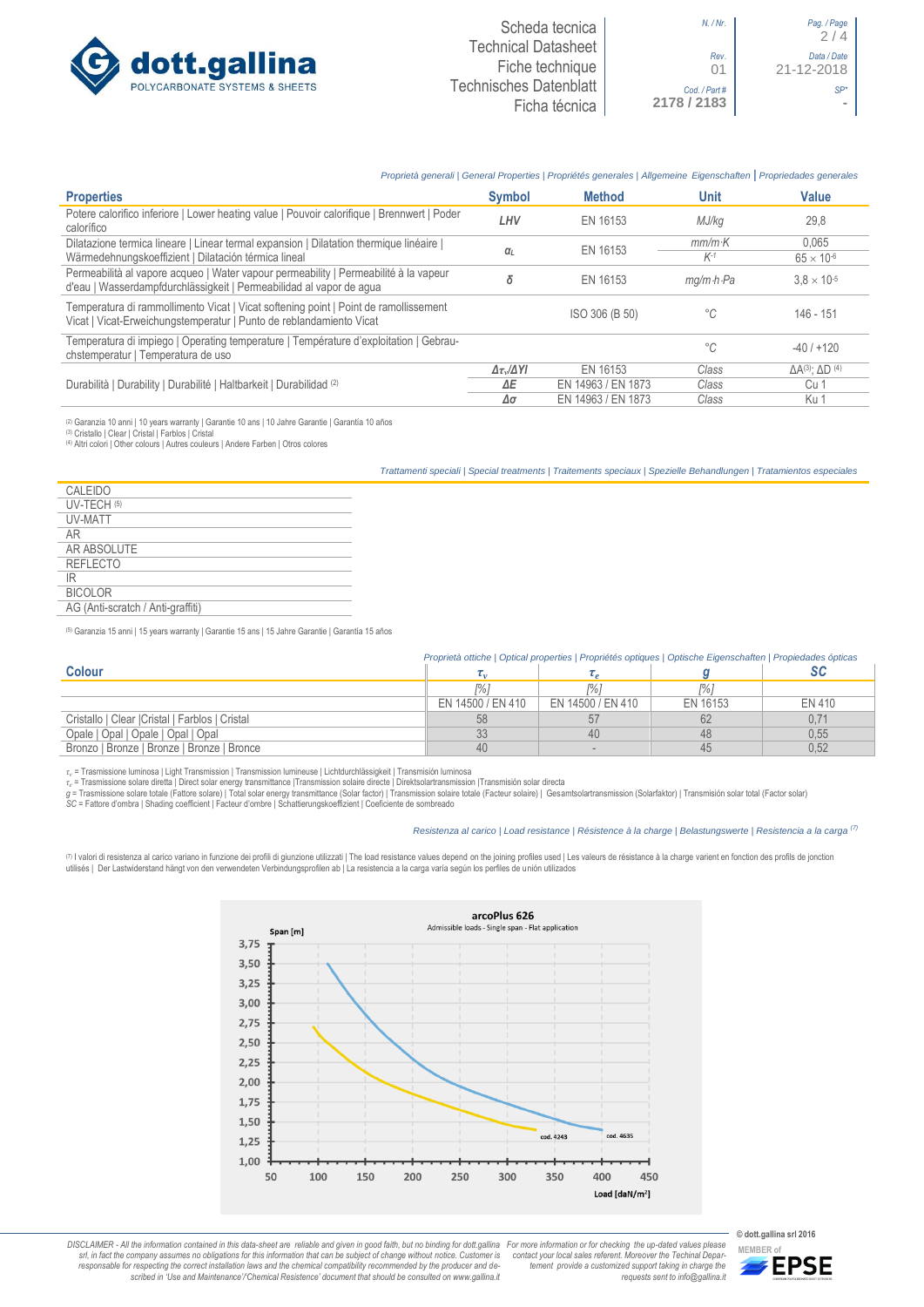



*N. / Nr*. *Pag. / Page* 3 / 4 *Rev*. *Data / Date* 01 21-12-2018









DISCLAIMER - All the information contained in this data-sheet are reliable and given in good faith, but no binding for dott.gallina<br>srl, in fact the company assumes no obligations for this information that can be subject o

For more information or for checking the up-dated values please<br>contact your local sales referent. Moreover the Technial Depar-<br>tement provide a customized support taking in charge the<br>requests sent to info@gallina.it